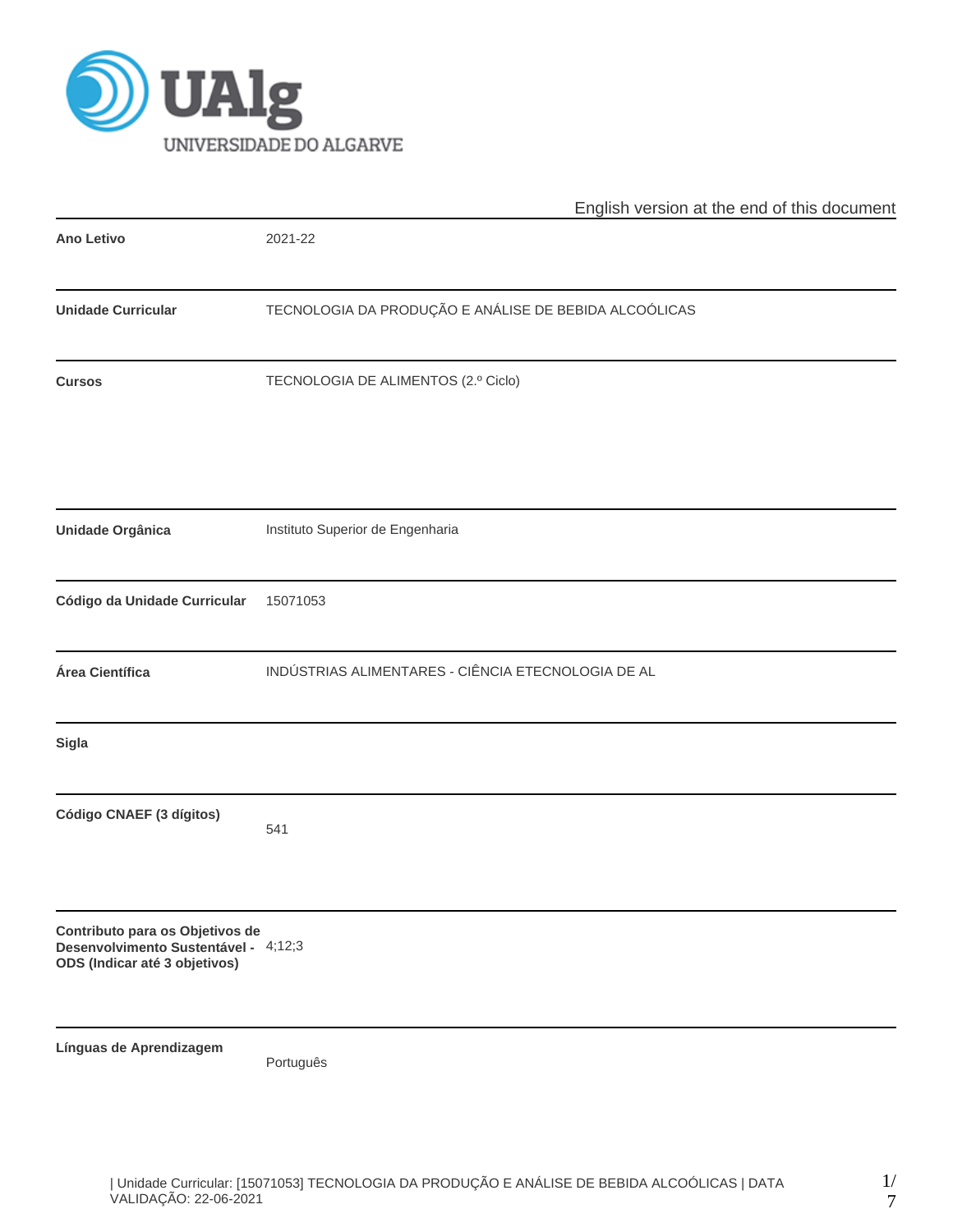

**Modalidade de ensino**

Noturno

**Docente Responsável** Ludovina Rodrigues Galego

| <b>HORAS DE CONTACTO (*)</b><br>AUI A<br>חפו־<br>RMA |
|------------------------------------------------------|
|------------------------------------------------------|

\* Para turmas lecionadas conjuntamente, apenas é contabilizada a carga horária de uma delas.

| ANO | <b>PERIODO DE FUNCIONAMENTO*</b> | <b>HORAS DE CONTACTO</b> | I HORAS TOTAIS DE TRABALHO | <b>ECTS</b> |
|-----|----------------------------------|--------------------------|----------------------------|-------------|
|     | S1                               | 15T; 30PL; 5OT           | 140                        |             |

\* A-Anual;S-Semestral;Q-Quadrimestral;T-Trimestral

# **Precedências**

Sem precedências

## **Conhecimentos Prévios recomendados**

Não aplicavel

# **Objetivos de aprendizagem (conhecimentos, aptidões e competências)**

A. Conhecer a origem e evolução das bebidas alcoólicas

B. Produzir bebidas alcoólicas

C. Analisar bebidas alcoólicas

D. Implementar medidas corretivas para a melhoria da qualidade de bebidas alcoólicas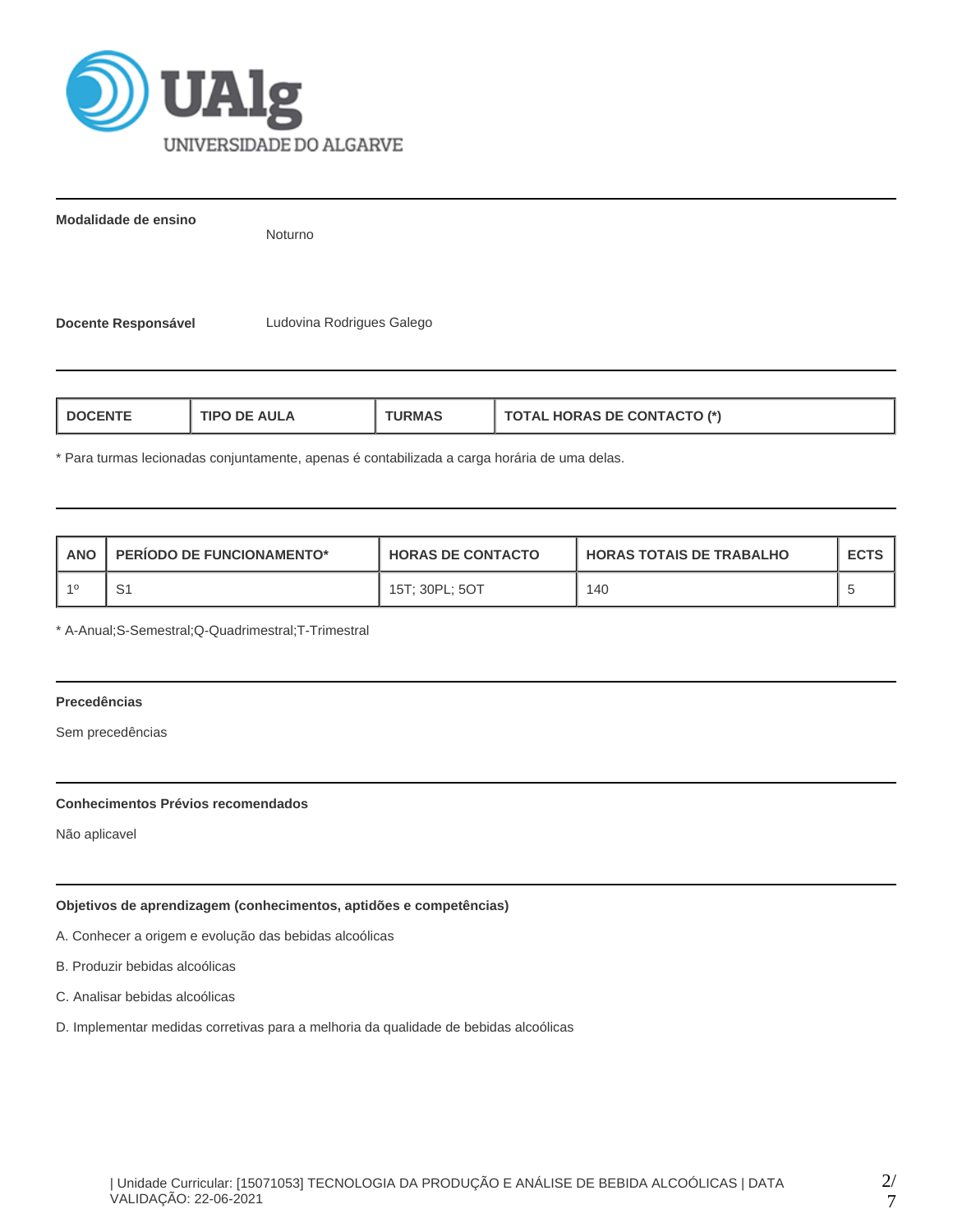

#### **Conteúdos programáticos**

### **Componente teórica**

- 1. Evolução histórica.
- 2. Diferentes aplicações das bebidas alcoólicas.
- 3. Legislação Nacional e Comunitária aplicada às bebidas alcoólicas.
- 4. Matérias-primas usadas na produção de bebidas alcoólica.
- 5. Fermentação, destilação, retificação de bebidas alcoólicas.
- 6. Bebidas alcoólicas de mistura.
- 7. Envelhecimento de bebidas alcoólicas.
- 8. Analise de compostos voláteis em bebidas alcoólicas.
- 9. Analise de compostos não voláteis em bebidas alcoólicas.
- 10. Correção de defeitos das bebidas alcoólicas.

#### Componente prática

- 1. Produção de uma bebida alcoólica fermentada.
- 2. Produção de uma bebida fermento-destilada.
- 3. Retificação de uma bebida espirituosa com defeitos
- 4. Produção de bebidas de mistura.
- 5. Analise de compostos voláteis e não voláteis das bebidas preparadas usando as técnicas disponíveis (GC, HS-SPME-GC, UV-Vis e pontualmente o GC-MS ou o LC-MS).
- 6. Visitas a industrias de produção de bebidas alcoólicas.

#### **Metodologias de ensino (avaliação incluída)**

**Componente teórica:** As aulas teóricas são de apresentação e discussão dos diferentes tópicos auxiliadas por imagens em PowerPoint. Nas aulas práticas serão realizados pelos alunos diversos trabalhos práticos, no laboratório (fermentação de sumo de laranja, de framboesa ou mel; destilação de medronho, figo ou batata-doce, produção de licores de murta, romã ou melosa; retificação de aguardente de figo ou de diospiro; análise das bebidas preparadas pelas técnicas disponíveis no laboratório ou pontualmente recorrendo da espetrometria de massa em laboratório parceiro de projetos) e visitas a industrias de produção de bebidas alcoólicas com as quais existe colaboração. Haverá ainda a apresentação e discussão de trabalhos preparado pelos alunos.

A avaliação consiste na realização de um teste escrito que incidirá sobre as componentes teórica e prática (70%) e numa apresentação escrita e oral de um trabalho (30%). A frequência das aulas práticas é obrigatória.

#### **Bibliografia principal**

Egea, T., Signorini, M.A., Bruschi, P., Rivera, D. Obón, C Alcaraz, F & Palozón, J.A. (2015) Spirits and liqueurs in European traditional medicine: Their history and ethnobotany in Tuscany and Bologna (Italy) Journal of Ethnopharmacology, 175: 241-255.

Flamini, R. & Traldi, P. (2010) Mass Spectrometry in grape and wine chemistry, Wiley, USA, 348 pp.

Galego L.R., Jockusch S. & Da Silva J.P., (2013). Polyphenol and volatile profiles of pomegranate (Punica granatum L.) fruit extracts and liquors, International Journal of Food Science & Technology, 48, 693-700.

Galego, L.R., Da Silva, J.P., Almeida, V.R., Bronze, M.R.& Boas, L.V. (2011). Preparation of novel distinct highly aromatic liquors using fruit distillates. International Journal of Food Science & Technology, 46, 67-73.

Galego L. R. & Almeida V. R. (2007). Aguardentes de frutos e licores do Algarve História, técnicas de produção e legislação, Edições Colibri, Lisboa, 134 pp.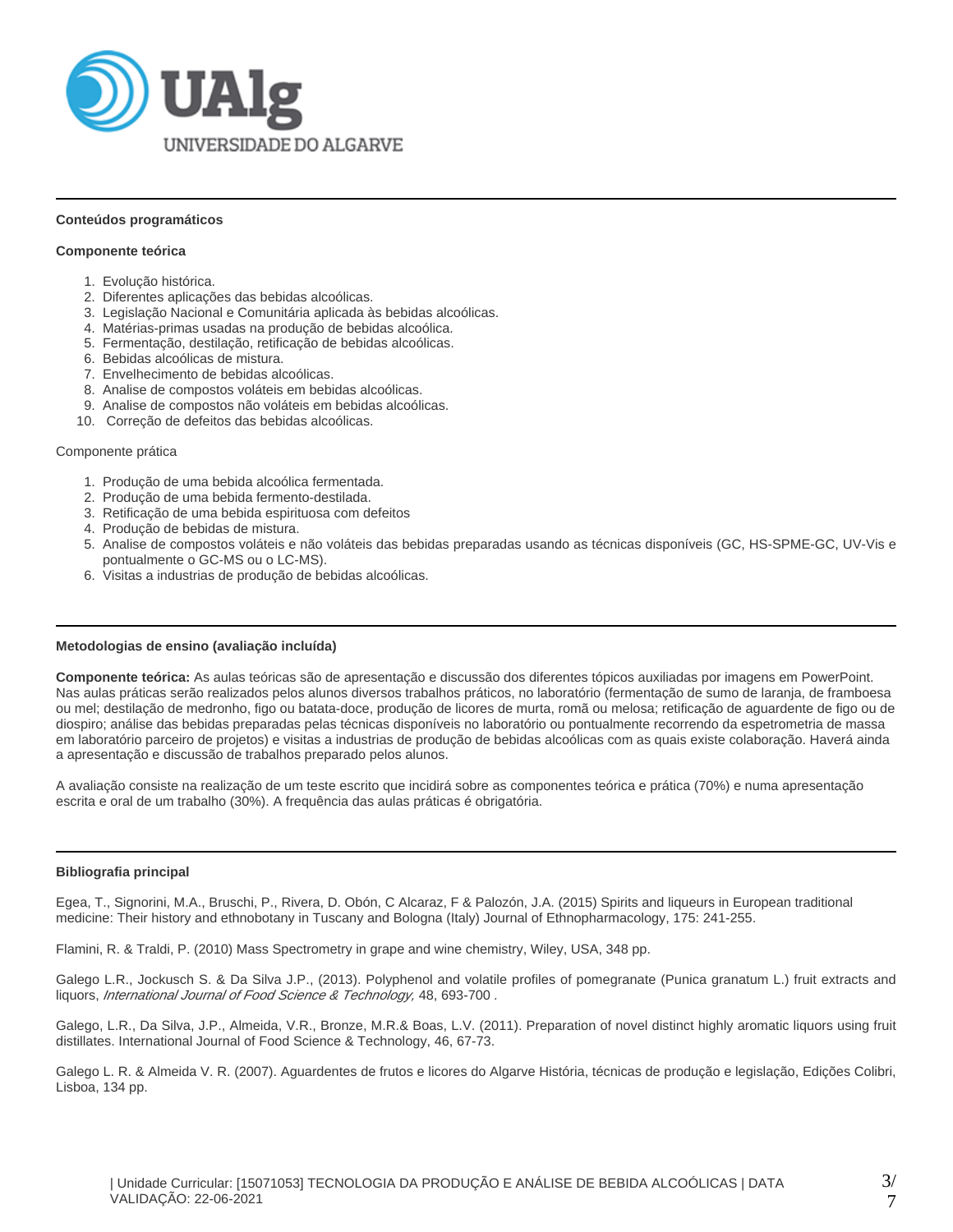

| <b>Academic Year</b>                                                                                   | 2021-22                                                |
|--------------------------------------------------------------------------------------------------------|--------------------------------------------------------|
| <b>Course unit</b>                                                                                     | TECHNOLOGY OF ALCOHOLIC DRINKS PRODUCTION AND ANALYSIS |
| <b>Courses</b>                                                                                         | FOOD TECHNOLOGY (2.º Ciclo)<br>Common Branch           |
| <b>Faculty / School</b>                                                                                | INSTITUTE OF ENGINEERING                               |
| <b>Main Scientific Area</b>                                                                            |                                                        |
| Acronym                                                                                                |                                                        |
| <b>CNAEF</b> code (3 digits)                                                                           | 541                                                    |
| <b>Contribution to Sustainable</b><br><b>Development Goals - SGD</b><br>(Designate up to 3 objectives) | 4; 12; 3                                               |
| Language of instruction                                                                                | English                                                |
| <b>Teaching/Learning modality</b>                                                                      | Nightly                                                |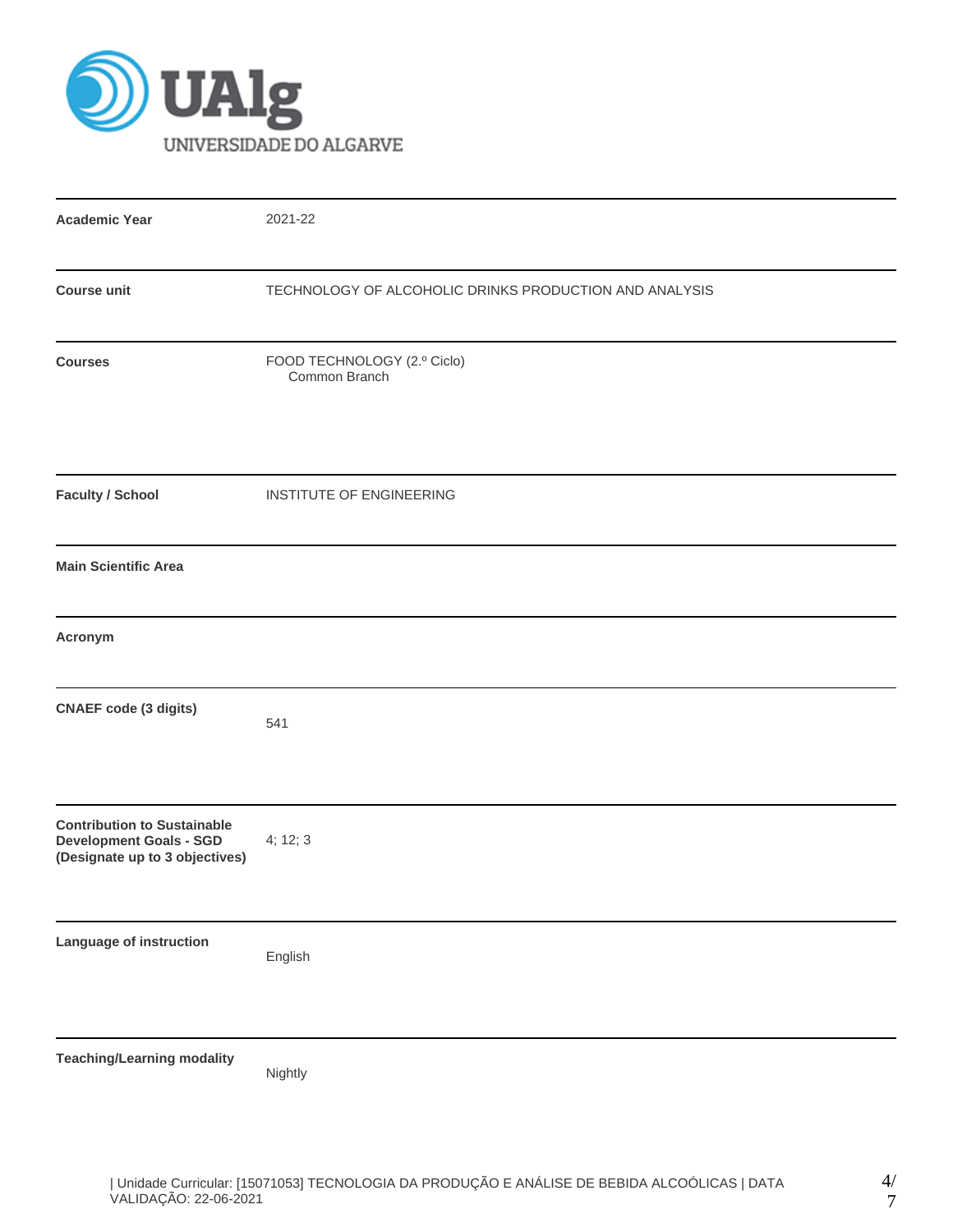

**Coordinating teacher** Ludovina Rodrigues Galego

| 020<br>statt<br><b>COLLIN</b><br>-- | vpe' |  | ours |
|-------------------------------------|------|--|------|
|-------------------------------------|------|--|------|

\* For classes taught jointly, it is only accounted the workload of one.

| <b>Contact hours</b> | חד | DI |    |  |    | ⊺otai                                                                                                                          |
|----------------------|----|----|----|--|----|--------------------------------------------------------------------------------------------------------------------------------|
|                      |    |    | ΙЮ |  | ШE | ۱4۲                                                                                                                            |
|                      |    |    |    |  |    | $\Gamma$ Theoretical: TD Theoretical and proetical : DI Dractical and laboratorial: TC Eiold Work: S. Sominar: E. Training: OT |

- Theoretical; TP - Theoretical and practical ; PL - Practical and laboratorial; TC - Field Work; S - Seminar; E - Training; OT Tutorial; O - Other

#### **Pre-requisites**

no pre-requisites

#### **Prior knowledge and skills**

Not appliable

# **The students intended learning outcomes (knowledge, skills and competences)**

- A. To know the origin and evolution of alcoholic beverages.
- B. To produced alcoholic beverages.
- C. To analyse alcoholic beverages.
- D. To implement corrective action to improve alcoholic drinks beverages.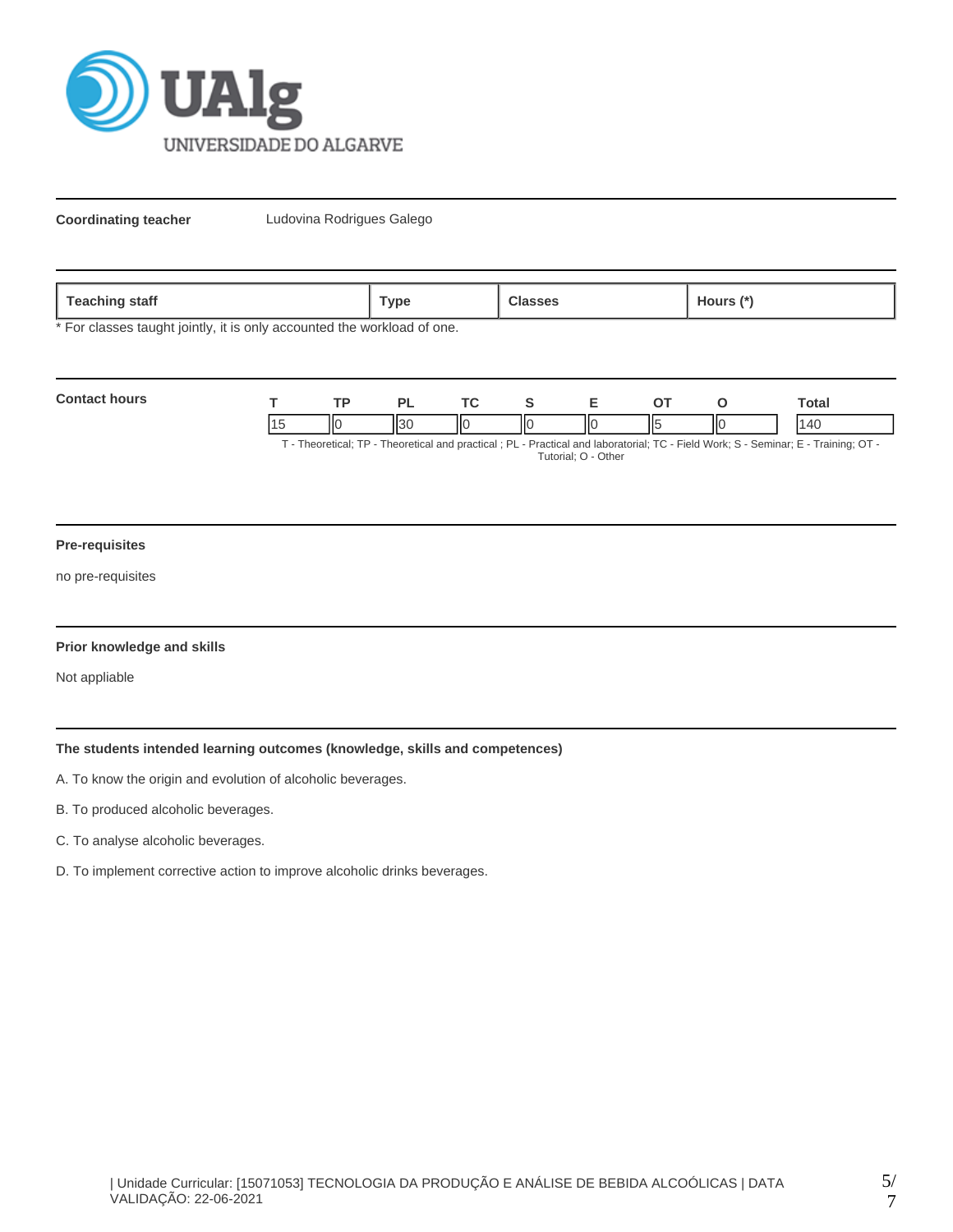

### **Syllabus**

- 1. Theoretical component
- 1.1 Historical evaluation.
- 1.2 Different applications of alcoholic beverages.
- 1.3 National and Community Legislation required to alcoholic beverages.
- 1.4 Raw material used in the production of alcoholic beverages.
- 1.5 Fermentation, distillation, alcohol rectification.
- 1.6 Alcoholic mixture beverages.
- 1.7 Alcoholic beverages aging.
- 1.8 Volatile compound analysis in alcoholic beverages.
- 1.9 Non-volatile compounds analysis in alcoholic beverages.
- 1.10 Correction of alcoholic beverages.
- 2. Practical component
- 2.1 Fermented alcoholic beverage production.
- 2.2 Distilled alcoholic beverage production.
- 2.3 Distillates with defects rectification.
- 2.4 Mixed drink production.

2.5 Volatile and non-volatile compounds analysis alcoholic beverages using available technologies (GC, HS-SPME-GC, UV-vis and occasionally GC-MS or LC-MS)

2.6 Visits to alcoholic beverages production industries?.

# **Teaching methodologies (including evaluation)**

The lectures are presentation and discussion of different topics helped by power-point images. The student?s contribution is important to class dynamics. In practical class students perform work based on protocols (orange, raspberry juice or honey fermentation, arbutus fruits, fig or sweet-potato distillation; myrtle, pomegranate or honey with lemon and cinnamon liqueurs production; fig or persimmon distillate ratification). Alcoholic beverages prepared analysis by techniques available in the laboratory (GC, HS-SPME-GC, UV-vis) or occasionally using mass spectrometry (GC-MS or LC-MS) in a project partner laboratory. Visits to alcoholic beverages production industries with which there are collaborations. Case studies will be discussed with oral presentation by students.

The assessment consists of a written test which will focus on the theoretical and practical components (70%) and an oral presentation of a work (30%). The frequency of practical classes is mandatory.